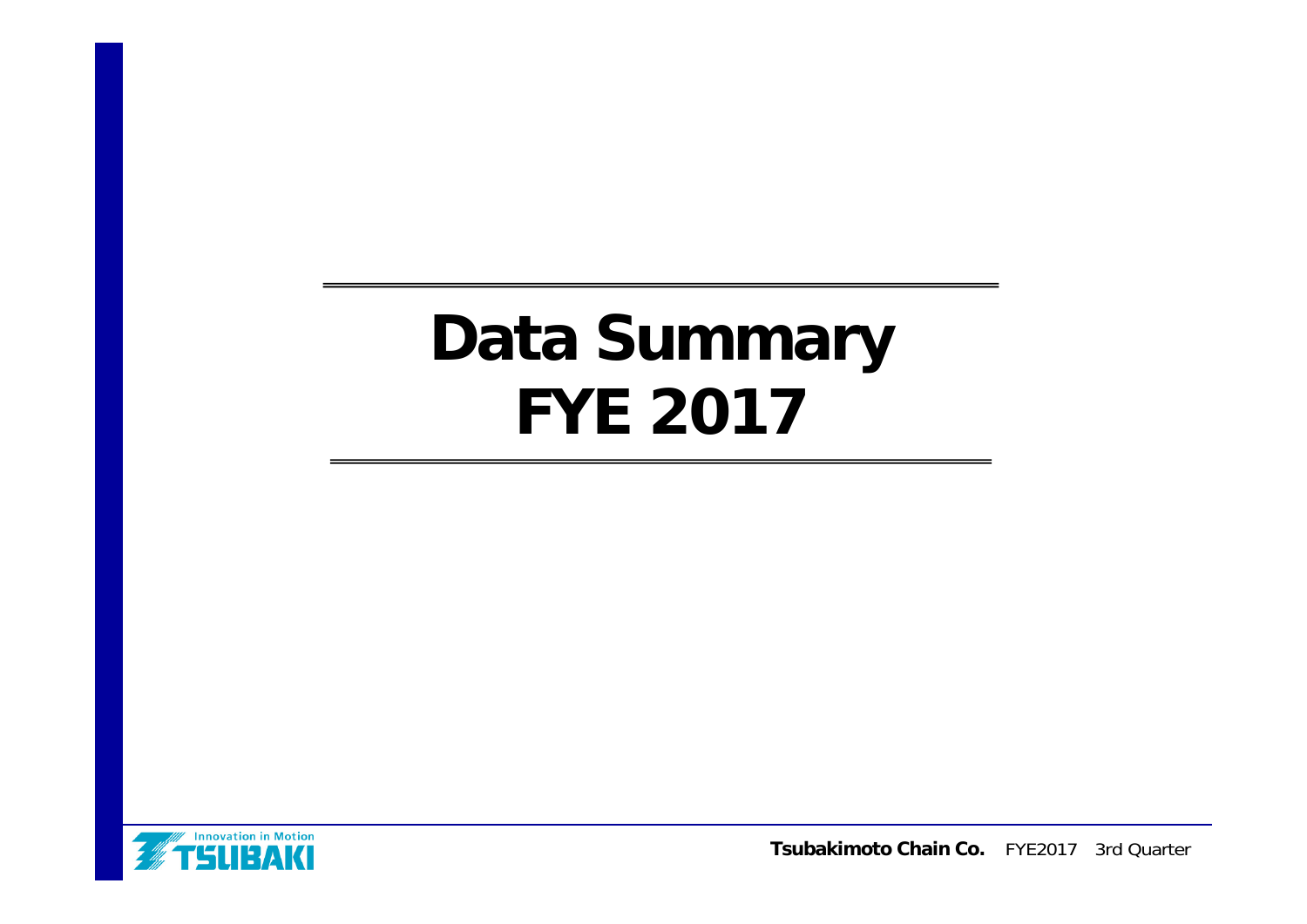# **Segment Information (by business group)**

| (Yen, millions) |
|-----------------|
|                 |

|                             | [Fiscal year]   |                 |                 |                 |                 |        | [Quarter]      |        |        |        |         |        |     |
|-----------------------------|-----------------|-----------------|-----------------|-----------------|-----------------|--------|----------------|--------|--------|--------|---------|--------|-----|
|                             | <b>FYE 2013</b> | <b>FYE 2014</b> | <b>FYE 2015</b> | <b>FYE 2016</b> | <b>FYE 2017</b> |        | <b>FYE2016</b> |        |        |        | FYE2017 |        |     |
|                             |                 |                 |                 |                 |                 | 10     | 2Q             | 3 Q    | 4 Q    | 10     | 2Q      | 3 Q    | 4 Q |
| $(Sales)^*$ <sup>1</sup>    |                 |                 |                 |                 |                 |        |                |        |        |        |         |        |     |
| Chain                       | 50,250          | 55,828          | 61,721          | 63,998          |                 | 16,117 | 16,381         | 15,664 | 15,834 | 14,547 | 14,563  | 14,980 |     |
| PTUC <sup>*2</sup>          | 19,664          | 21,612          | 22,557          | 21,975          |                 | 5,315  | 5,766          | 5,634  | 5,260  | 5,083  | 5,370   | 5,455  |     |
| <b>Automotive Parts</b>     | 49,397          | 60,674          | 66,978          | 73,473          |                 | 17,637 | 18,184         | 18,207 | 19,445 | 18,425 | 18,048  | 18,404 |     |
| Materials Handling Systems  | 30,246          | 39,565          | 45,169          | 44,354          |                 | 9,329  | 12,829         | 10,567 | 11,628 | 8,445  | 11,254  | 9,981  |     |
| Other                       | 2,846           | 2,719           | 2,968           | 3,186           |                 | 652    | 771            | 796    | 966    | 631    | 766     | 730    |     |
| Consolidated                | 150,002         | 178,022         | 196,738         | 203,976         |                 | 48,391 | 53,097         | 50,028 | 52,459 | 46,596 | 49,144  | 49,004 |     |
|                             |                 |                 |                 |                 |                 |        |                |        |        |        |         |        |     |
| (Operating profit)          |                 |                 |                 |                 |                 |        |                |        |        |        |         |        |     |
| Chain                       | 3,586           | 3,763           | 5,002           | 6,172           |                 | 1,489  | 1,638          | 1,484  | 1,559  | 1,409  | 1,656   | 1,898  |     |
| PTUC <sup>*2</sup>          | 1,955           | 2,273           | 2,400           | 2,428           |                 | 584    | 628            | 749    | 465    | 493    | 461     | 667    |     |
| <b>Automotive Parts</b>     | 6,494           | 10,119          | 11,916          | 12,258          |                 | 2,947  | 2,968          | 3,160  | 3,182  | 3,007  | 2,815   | 3,371  |     |
| Materials Handling Systems  | 531             | 1,192           | 1,940           | 659             |                 | $-192$ | 673            | 56     | 121    | $-599$ | 562     | 127    |     |
| Other                       | 143             | 63              | 123             | 84              |                 |        | 12             | 23     | 40     | $-18$  | $-7$    | $-5$   |     |
| Consolidated                | 12,579          | 17,354          | 21,427          | 21,570          |                 | 4,818  | 5,909          | 5,471  | 5,371  | 4,139  | 5,351   | 5,818  |     |
|                             |                 |                 |                 |                 |                 |        |                |        |        |        |         |        |     |
| (Operating profit, percent) |                 |                 |                 |                 |                 |        |                |        |        |        |         |        |     |
| Chain                       | 7.1%            | 6.7%            | 8.1%            | 9.6%            |                 | 9.2%   | 9.6%           | 9.6%   | 9.6%   | 9.7%   | 11.4%   | 12.7%  |     |
| PTUC <sup>*2</sup>          | 9.9%            | 10.5%           | 10.6%           | 11.0%           |                 | 11.0%  | 10.9%          | 11.7%  | 11.0%  | 9.7%   | 8.6%    | 12.2%  |     |
| <b>Automotive Parts</b>     | 13.1%           | 16.7%           | 17.8%           | 16.7%           |                 | 16.7%  | 16.5%          | 16.8%  | 16.7%  | 16.3%  | 15.6%   | 18.3%  |     |
| Materials Handling Systems  | 1.8%            | 3.0%            | 4.3%            | 1.5%            |                 | —      | 2.2%           | 1.6%   | 1.5%   |        | 5.0%    | 1.3%   |     |
| Other                       | 5.0%            | 2.3%            | 4.2%            | 2.6%            |                 | 1.1%   | 1.4%           | 1.9%   | 2.6%   |        |         |        |     |
| Consolidated                | 8.4%            | 9.7%            | 10.9%           | 10.6%           |                 | 10.0%  | 11.1%          | 10.9%  | 10.2%  | 8.9%   | 10.9%   | 11.9%  |     |

\*1 : Sales includes intersegment sales and transfers

\*2 : Power Transmission Units and Components

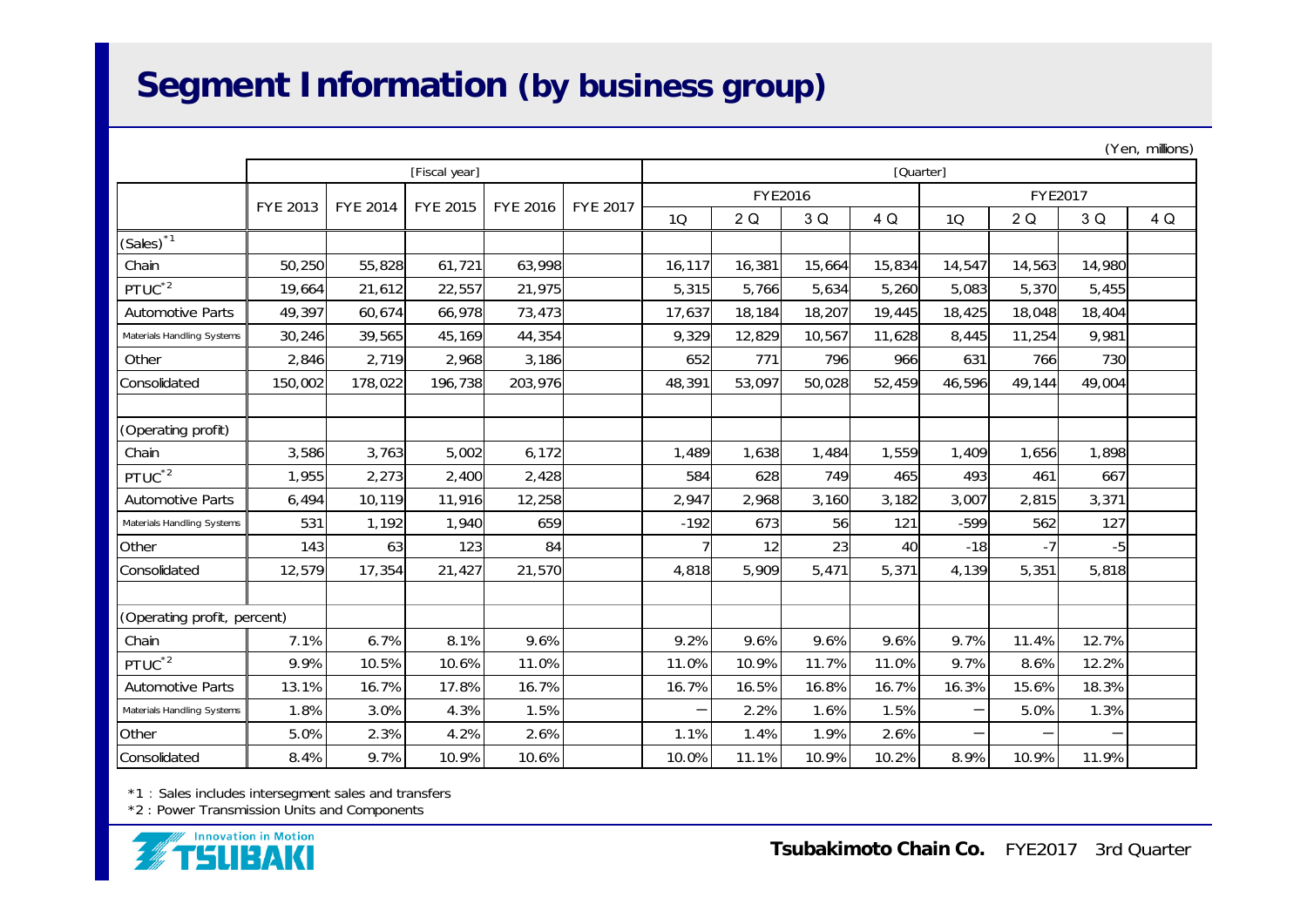# **Segment Information (by region) (from FYE 2014)**

|                             | (Yen, millions) |               |          |          |           |          |        |        |        |           |        |    |  |
|-----------------------------|-----------------|---------------|----------|----------|-----------|----------|--------|--------|--------|-----------|--------|----|--|
|                             |                 | [Fiscal year] |          |          | [Quarter] |          |        |        |        |           |        |    |  |
|                             | FYE 2014        | FYE 2015      | FYE 2016 | FYE 2017 |           | FYE 2016 |        |        |        | FYE 2017  |        |    |  |
|                             |                 |               |          |          | 10        | 20       | 3Q     | 4Q     | 10     | <b>2Q</b> | 3Q     | 4Q |  |
| (Sales)                     |                 |               |          |          |           |          |        |        |        |           |        |    |  |
| Japan                       | 110,585         | 119,349       | 121,347  |          | 28,380    | 32,025   | 30,098 | 30.844 | 26,713 | 29,394    | 29,865 |    |  |
| America                     | 43,551          | 48,749        | 51,671   |          | 13,356    | 12,979   | 12,256 | 13,080 | 13,125 | 11,945    | 11,912 |    |  |
| Europe                      | 22,056          | 26,545        | 24,219   |          | 5,996     | 6,460    | 6,062  | 5,701  | 5,787  | 6,009     | 5,474  |    |  |
| Indian Ocean Rim            | 9,741           | 10,718        | 12,626   |          | 3,214     | 2,899    | 3,176  | 3,337  | 3,043  | 3,041     | 3,144  |    |  |
| China                       | 11,044          | 14,062        | 16,494   |          | 3,559     | 4,329    | 4,151  | 4,455  | 3,845  | 4,301     | 4,781  |    |  |
| South Korea, Taiwan         | 5,011           | 7,115         | 8,578    |          | 1,796     | 2,275    | 2,093  | 2,414  | 2,080  | 2,095     | 2,046  |    |  |
| (Operating profit)          |                 |               |          |          |           |          |        |        |        |           |        |    |  |
| Japan                       | 9,234           | 12.694        | 12,621   |          | 2,660     | 3,399    | 3,357  | 3,205  | 1.694  | 2,933     | 3,442  |    |  |
| America                     | 3,964           | 4,162         | 4,496    |          | 1,153     | 1,275    | 934    | 1,134  | 1,502  | 1,171     | 948    |    |  |
| Europe                      | 471             | 890           | 531      |          | 70        | 206      | 137    | 118    | 4      | 194       | 261    |    |  |
| Indian Ocean Rim            | 1,384           | 1,385         | 1,680    |          | 468       | 377      | 478    | 357    | 417    | 426       | 408    |    |  |
| China                       | 954             | 1,008         | 273      |          | 78        | 131      | 104    | $-40$  | 29     | 201       | 275    |    |  |
| South Korea, Taiwan         | 372             | 258           | 405      |          | 31        | 158      | 147    | 69     | 46     | 114       | 82     |    |  |
| (Operating profit, percent) |                 |               |          |          |           |          |        |        |        |           |        |    |  |
| Japan                       | 8.4%            | 10.6%         | 10.4%    |          | 9.4%      | 10.6%    | 11.2%  | 10.4%  | 6.3%   | 10.0%     | 11.5%  |    |  |
| America                     | 9.1%            | 8.5%          | 8.7%     |          | 8.6%      | 9.8%     | 7.6%   | 8.7%   | 11.5%  | 9.8%      | 8.0%   |    |  |
| Europe                      | 2.1%            | 3.4%          | 2.2%     |          | 1.2%      | 3.2%     | 2.3%   | 2.1%   | 0.1%   | 3.2%      | 4.8%   |    |  |
| Indian Ocean Rim            | 14.2%           | 12.9%         | 13.3%    |          | 14.6%     | 13.0%    | 15.1%  | 10.7%  | 13.7%  | 14.0%     | 13.0%  |    |  |
| China                       | 8.6%            | 7.2%          | 1.7%     |          | 2.2%      | 3.0%     | 2.5%   |        | 0.8%   | 4.7%      | 5.8%   |    |  |
| South Korea, Taiwan         | 7.4%            | 3.6%          | 4.7%     |          | 1.7%      | 6.9%     | 7.0%   | 2.9%   | 2.2%   | 5.4%      | 4.0%   |    |  |

\* Sales includes intersegment sales and transfers

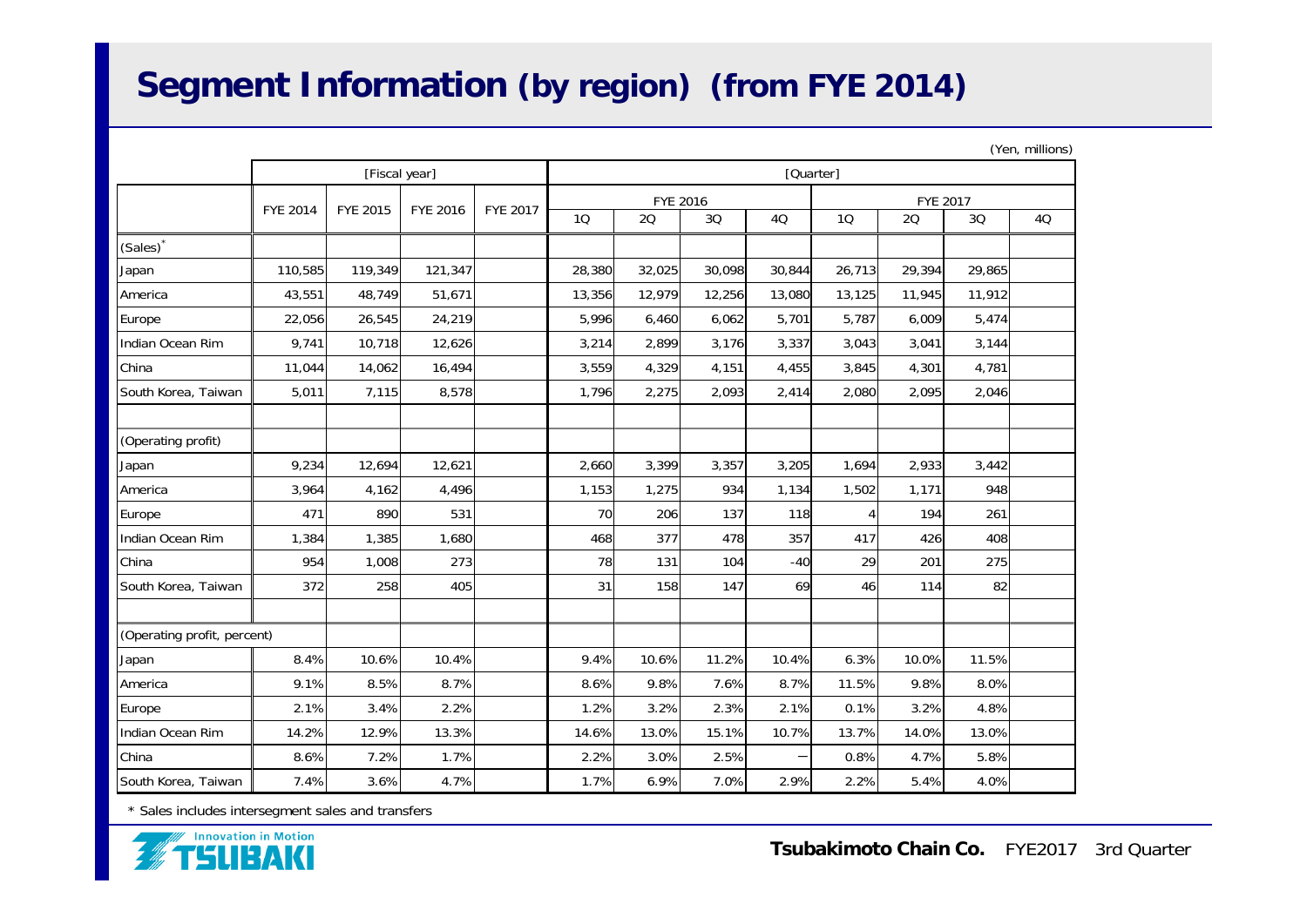## **Segment Information (by region)** ~**FYE 2014**

|                             |               |                                  |         |                          |         |         |           |                 |         |        |        |        | $($ ren, millions) |  |
|-----------------------------|---------------|----------------------------------|---------|--------------------------|---------|---------|-----------|-----------------|---------|--------|--------|--------|--------------------|--|
|                             | [Fiscal year] |                                  |         |                          |         |         | [Quarter] |                 |         |        |        |        |                    |  |
|                             | FYE 2010      | FYE 2012<br>FYE 2011<br>FYE 2013 |         | <b>FYE 2014</b>          |         | FYE2013 |           |                 | FYE2014 |        |        |        |                    |  |
|                             |               |                                  |         |                          |         | 10      | 2Q        | 3 Q             | 4 Q     | 1Q     | 2 Q    | 3 Q    | 4 Q                |  |
| (Sales)                     |               |                                  |         |                          |         |         |           |                 |         |        |        |        |                    |  |
| Japan                       | 89,863        | 108,607                          | 112,940 | 110,183                  | 110,585 | 26,955  | 28,581    | 26,360          | 28,287  | 24,935 | 27,702 | 27,007 | 30,941             |  |
| North America               | 20,042        | 24,918                           | 25,444  | 29,967                   | 43,329  | 6,935   | 6,389     | 6,783           | 9,860   | 10,542 | 10,396 | 11,020 | 11,371             |  |
| Europe                      | 5,464         | 10,966                           | 12,335  | 14,566                   | 22,056  | 3,262   | 2,986     | 3,281           | 5,037   | 4,966  | 5,207  | 5,774  | 6,109              |  |
| Asia / Oceania              | 9,819         | 12,972                           | 13,910  | 17,027                   | 25,740  | 4,012   | 4,346     | 4,348           | 4,321   | 5,782  | 6,352  | 6,394  | 7,212              |  |
| Other areas                 | 28            | 72                               | 89      | 95                       | 222     | 13      | 10        | 43              | 29      | 61     | 76     | 47     | 38                 |  |
| (Operating profit)          |               |                                  |         |                          |         |         |           |                 |         |        |        |        |                    |  |
| Japan                       | 5,504         | 8,650                            | 9,165   | 8,570                    | 9,234   | 2,219   | 2,267     | 1,939           | 2,145   | 1,394  | 2,413  | 2,821  | 2,606              |  |
| North America               | 334           | 1,077                            | 1,338   | 2,103                    | 3,998   | 624     | 402       | 331             | 746     | 922    | 850    | 1,225  | 1,001              |  |
| Europe                      | 201           | (323)                            | 242     | 429                      | 471     | 99      | 123       | 107             | 100     | 6      | (28)   | 177    | 316                |  |
| Asia / Oceania              | 1,044         | 1,685                            | 1,419   | 1,417                    | 2,710   | 421     | 374       | 394             | 228     | 560    | 666    | 662    | 822                |  |
| Other areas                 | (54)          | (48)                             | (53)    | (55)                     | (34)    | (14)    | (15)      | (12)            | (14)    | (18)   | (10)   | (2)    | (4)                |  |
| (Operating profit, percent) |               |                                  |         |                          |         |         |           |                 |         |        |        |        |                    |  |
| Japan                       | 6.1%          | 8.0%                             | 8.1%    | 7.8%                     | 8.4%    | 8.2%    | 7.9%      | 7.4%            | 7.6%    | 8.2%   | 7.9%   | 7.4%   | 7.6%               |  |
| North America               | 1.7%          | 4.3%                             | 5.3%    | 7.0%                     | 9.2%    | 9.0%    | 6.3%      | 4.9%            | 7.6%    | 9.0%   | 6.3%   | 4.9%   | 7.6%               |  |
| Europe                      | 3.7%          |                                  | 2.0%    | 2.9%                     | 2.1%    | 3.1%    | 4.1%      | 3.3%            | 2.0%    | 3.1%   | 4.1%   | 3.3%   | 2.0%               |  |
| Asia / Oceania              | 10.6%         | 13.0%                            | 10.2%   | 8.3%                     | 10.5%   | 10.5%   | 8.6%      | 9.1%            | 5.3%    | 10.5%  | 8.6%   | 9.1%   | 5.3%               |  |
| Other areas                 | —             |                                  |         | $\overline{\phantom{0}}$ |         | —       |           | $\qquad \qquad$ |         | -      | —      |        |                    |  |

 $(Y_n, n)$  millions)

\* Sales includes intersegment sales and transfers

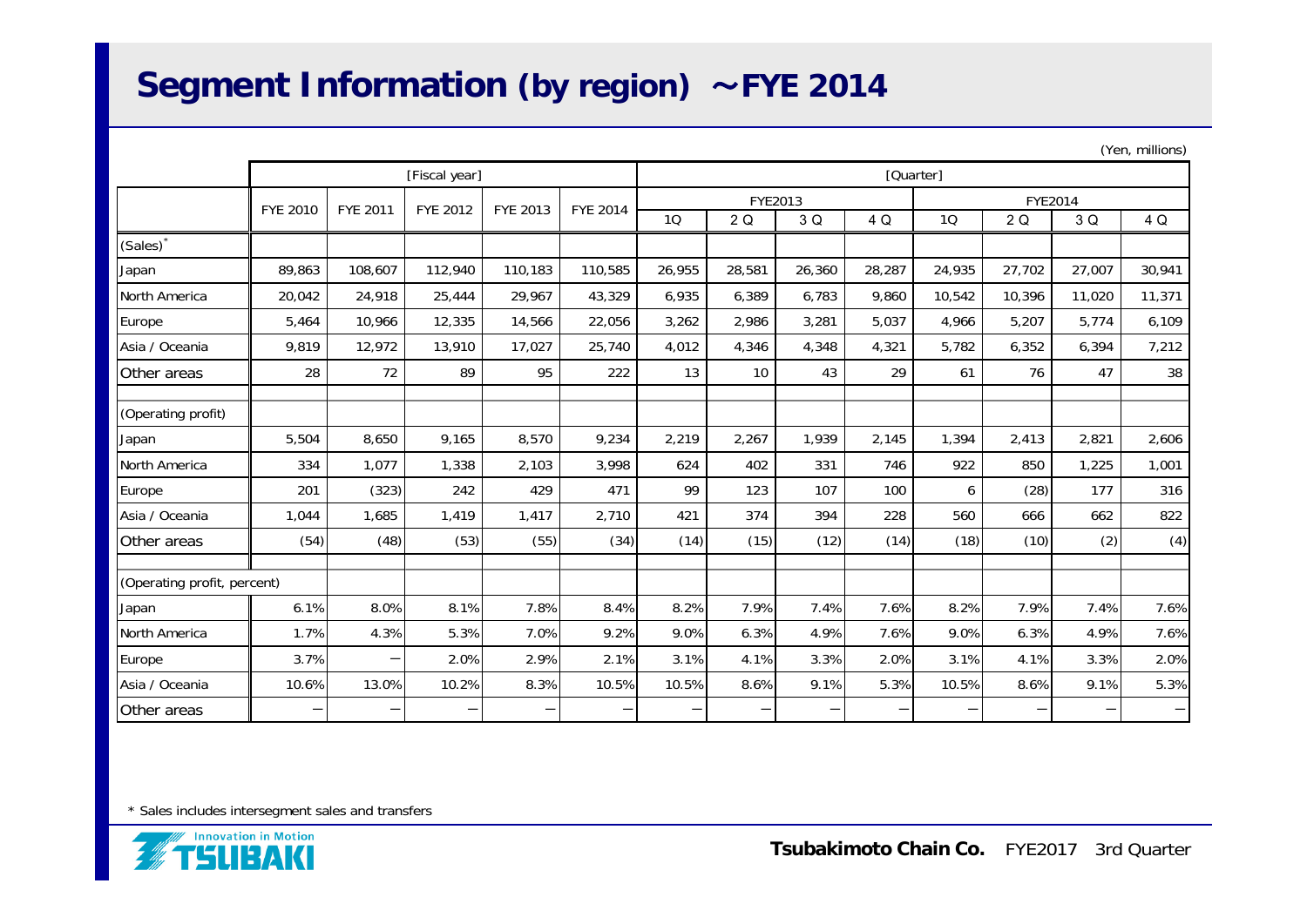### **Movement of Order Acceptance and Backlog (consolidated basis)**

|                            |         |                                |               |                 |                 | (Yen, millions, |                 |        |        |        |                 |        |    |  |
|----------------------------|---------|--------------------------------|---------------|-----------------|-----------------|-----------------|-----------------|--------|--------|--------|-----------------|--------|----|--|
|                            |         |                                | [Fiscal year] |                 |                 | [Quarter]       |                 |        |        |        |                 |        |    |  |
|                            |         | FYE 2013   FYE 2014   FYE 2015 |               | <b>FYE 2016</b> | <b>FYE 2017</b> |                 | <b>FYE 2016</b> |        |        |        | <b>FYE 2017</b> |        |    |  |
|                            |         |                                |               |                 |                 | 10              | 20              | 3Q     | 4Q     | 10     | 20              | 3Q     | 4Q |  |
| (Order acceptance)         |         |                                |               |                 |                 |                 |                 |        |        |        |                 |        |    |  |
| Chain                      | 48,236  | 54,788                         | 60,530        | 63,168          |                 | 16,106          | 16,033          | 16,044 | 14,985 | 13,978 | 15,330          | 15,351 |    |  |
| PTUC <sup>*</sup>          | 18,906  | 22,025                         | 22,389        | 21,745          |                 | 5,528           | 5,495           | 5,399  | 5,323  | 5,243  | 5,329           | 5,344  |    |  |
| <b>Automotive Parts</b>    | 49,555  | 60,785                         | 66,279        | 74,235          |                 | 18,651          | 18,222          | 18,084 | 19,278 | 18,234 | 18,117          | 18,677 |    |  |
| Materials Handling Systems | 29,652  | 40,194                         | 44,627        | 43,460          |                 | 11,791          | 11,067          | 9,635  | 10,967 | 11,822 | 10,075          | 10,024 |    |  |
| Other                      | 2,054   | 1,895                          | 2,258         | 2,165           |                 | 507             | 552             | 643    | 463    | 666    | 407             | 784    |    |  |
| Total                      | 148,405 | 179,689                        | 196,086       | 204,776         |                 | 52,586          | 51,367          | 49,805 | 51,018 | 49,944 | 49,259          | 50,180 |    |  |
|                            |         |                                |               |                 |                 |                 |                 |        |        |        |                 |        |    |  |
| (Backlog)                  |         |                                |               |                 |                 |                 |                 |        |        |        |                 |        |    |  |
| Chain                      | 6,697   | 7,409                          | 7,932         | 8,215           |                 | 8,332           | 8,245           | 8,958  | 8,215  | 7,437  | 8,459           | 9,659  |    |  |
| PTUC <sup>*</sup>          | 2,320   | 3,072                          | 3,361         | 3,464           |                 | 3,673           | 3,496           | 3,354  | 3,464  | 3,632  | 3,622           | 3,625  |    |  |
| <b>Automotive Parts</b>    | 755     | 867                            | 169           | 931             |                 | 1,184           | 1,221           | 1,098  | 931    | 739    | 809             | 1,082  |    |  |
| Materials Handling Systems | 15,993  | 18,023                         | 17,926        | 16,876          |                 | 20,041          | 18,580          | 17,549 | 16,876 | 19,843 | 18,221          | 18,353 |    |  |
| Other                      | 227     | 167                            | 265           | 88              |                 | 331             | 321             | 416    | 88     | 282    | 81              | 280    |    |  |
| Total                      | 25,994  | 29,540                         | 29,655        | 29,576          |                 | 33,563          | 31,866          | 31,378 | 29,576 | 31,935 | 31,194          | 33,003 |    |  |

\* Power Transmission Units and Components



 $\alpha$ .